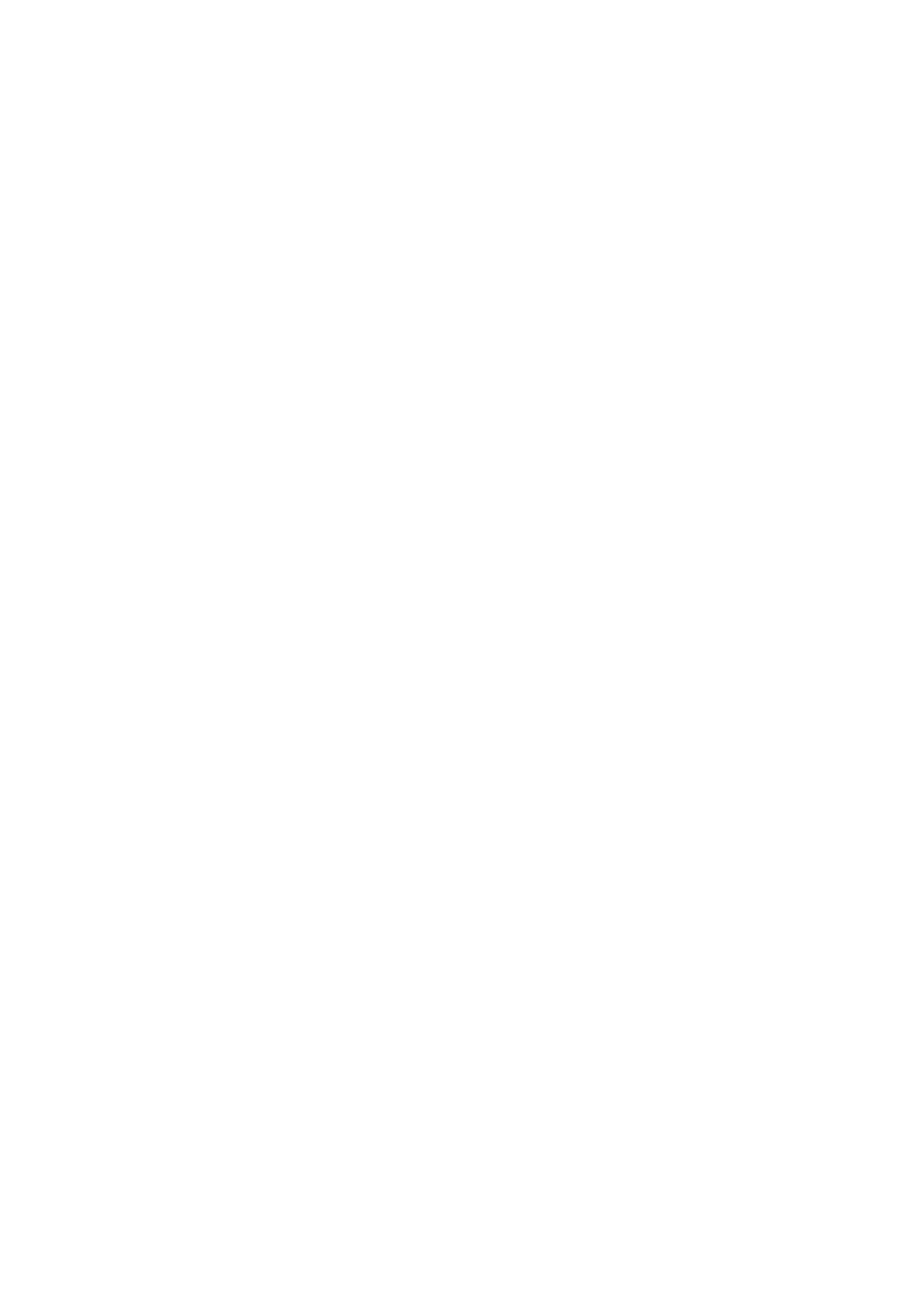## SHIRE OF NORTHAMPTON

## **LOCAL GOVERNMENT PROPERTY LOCAL LAW 2018**

## TABLE OF CONTENTS

## **PART 1—PRELIMINARY**

- 1.1 Citation
- 1.2 Commencement
- 1.3 Definitions
- 1.4 Interpretation
- 1.5 Application
- 1.6 Repeal
- 1.7 Application as to assistance animals

## **PART 2—DETERMINATIONS IN RESPECT OF LOCAL GOVERNMENT PROPERTY**

- *Division 1—Determinations*
- 2.1 Determinations as to use of local government property
- 2.2 Procedure for making a determination
- 2.3 Discretion to erect sign
- 2.4 Determination to be complied with
- 2.5 Register of determinations
- 2.6 Amendment or revocation of a determination

#### *Division 2—Activities which may be pursued or prohibited under a determination*

- 2.7 Activities which may be pursued on specified local government property
- 2.8 Activities which may be prohibited on specified local government property

## *Division 3—Transitional*

2.9 Signs taken to be determinations

## **PART 3—PERMITS**

*Division 1—Preliminary* 

3.1 Application of Part

#### *Division 2—Applying for a permit*

- 3.2 Application for permit
- 3.3 Decision on application for permit

## *Division 3—Conditions*

- 3.4 Conditions which may be imposed on a permit
- 3.5 Imposing conditions under a policy
- 3.6 Compliance with and variation of conditions

## *Division 4—General*

- 3.7 Duration of permit
- 3.8 Renewal of permit
- 3.9 Transfer of permit
	- 3.10 Production of permit
	- 3.11 Cancellation of permit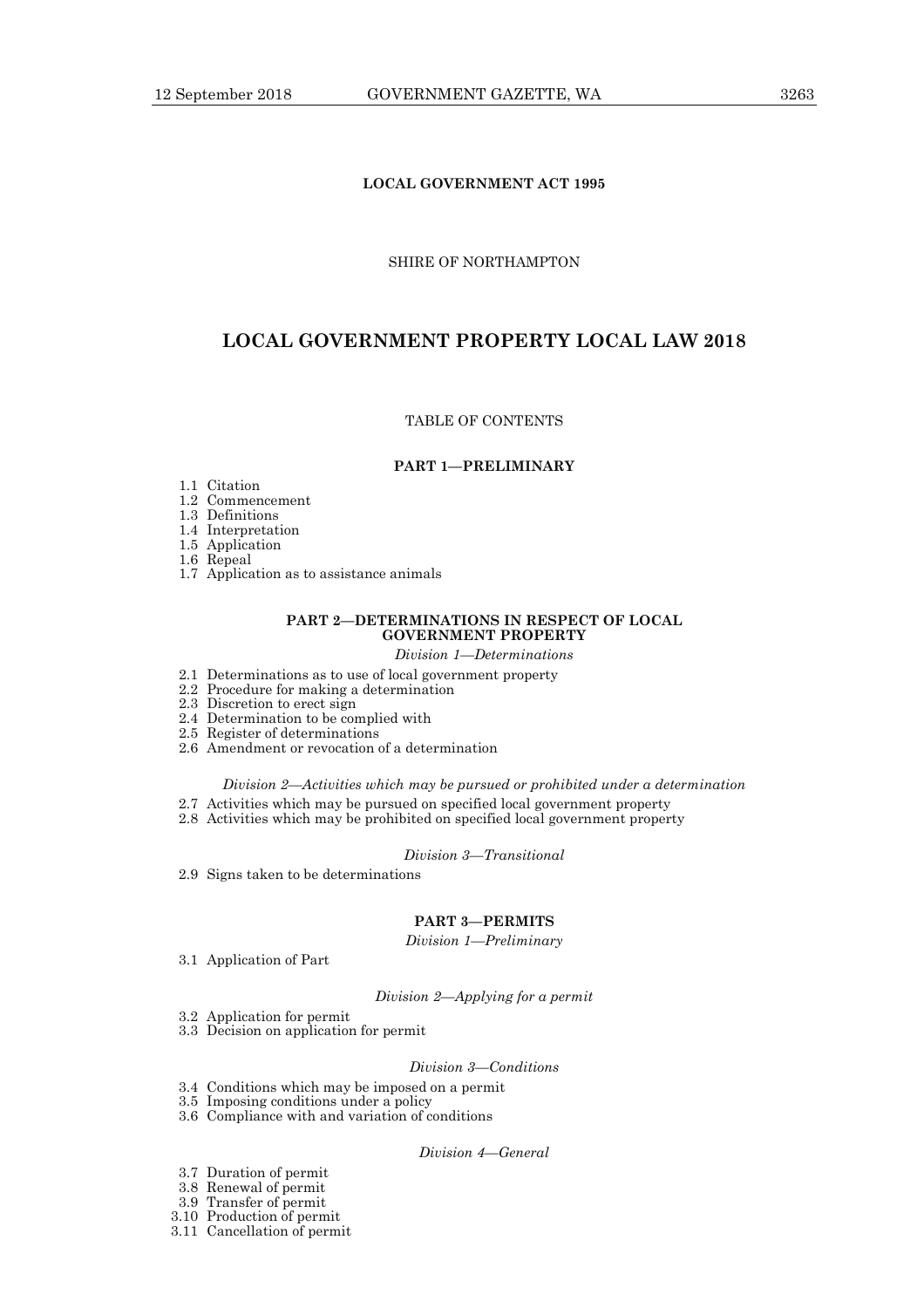*Division 5—When a permit is required* 

- 3.12 Activities needing a permit
- 3.13 Permit required to camp outside a facility
- 3.14 Permit required for possession and consumption of liquor

*Division 6—Responsibilities of permit holder* 

3.15 Responsibilities of permit holder

#### **PART 4—BEHAVIOUR ON ALL LOCAL GOVERNMENT PROPERTY**

*Division 1—Behaviour on and interference with local government property* 

- 4.1 Behaviour which interferes with others
- 4.2 Behaviour detrimental to property
- 4.3 Taking or injuring any fauna
- 4.4 Intoxicated persons not to enter local government property

4.5 No prohibited drugs

*Division 2—Signs* 

4.6 Signs

## **PART 5—MATTERS RELATING TO PARTICULAR LOCAL GOVERNMENT PROPERTY**

#### *Division 1—Beaches*

- 5.1 Powers of surf lifesaving club members
- 5.2 Authorising other persons
- 5.3 Persons to comply with signs and directions

#### *Division 2—Fenced or closed property*

5.4 No entry to fenced or closed local government property

*Division 3—Toilet blocks and change rooms* 

5.5 Only specified gender to use entry of toilet block or change room

## **PART 6—FEES FOR ENTRY ON TO LOCAL GOVERNMENT PROPERTY**

6.1 No unauthorised entry to function

## **PART 7—JETTIES AND BRIDGES**

*Division 1—Preliminary* 

7.1 Interpretation

*Division 2—Consents and fees* 

7.2 Application for consent and application fee

*Division 3—Prohibitions on use of jetty* 

- 7.3 Obstruction of jetties
- 7.4 Animals
- 7.5 Local government may close the jetties or regulate activities
- 7.6 When use of jetty is prohibited

*Division 4—Mooring boats to jetties* 

7.7 Mooring of vessels

*Division 5—Vehicles on jetties* 

- 7.8 Vehicles on jetties
- 7.9 Local government may order removal of vessel or vehicle or attendance

*Division 6—Launching of boats*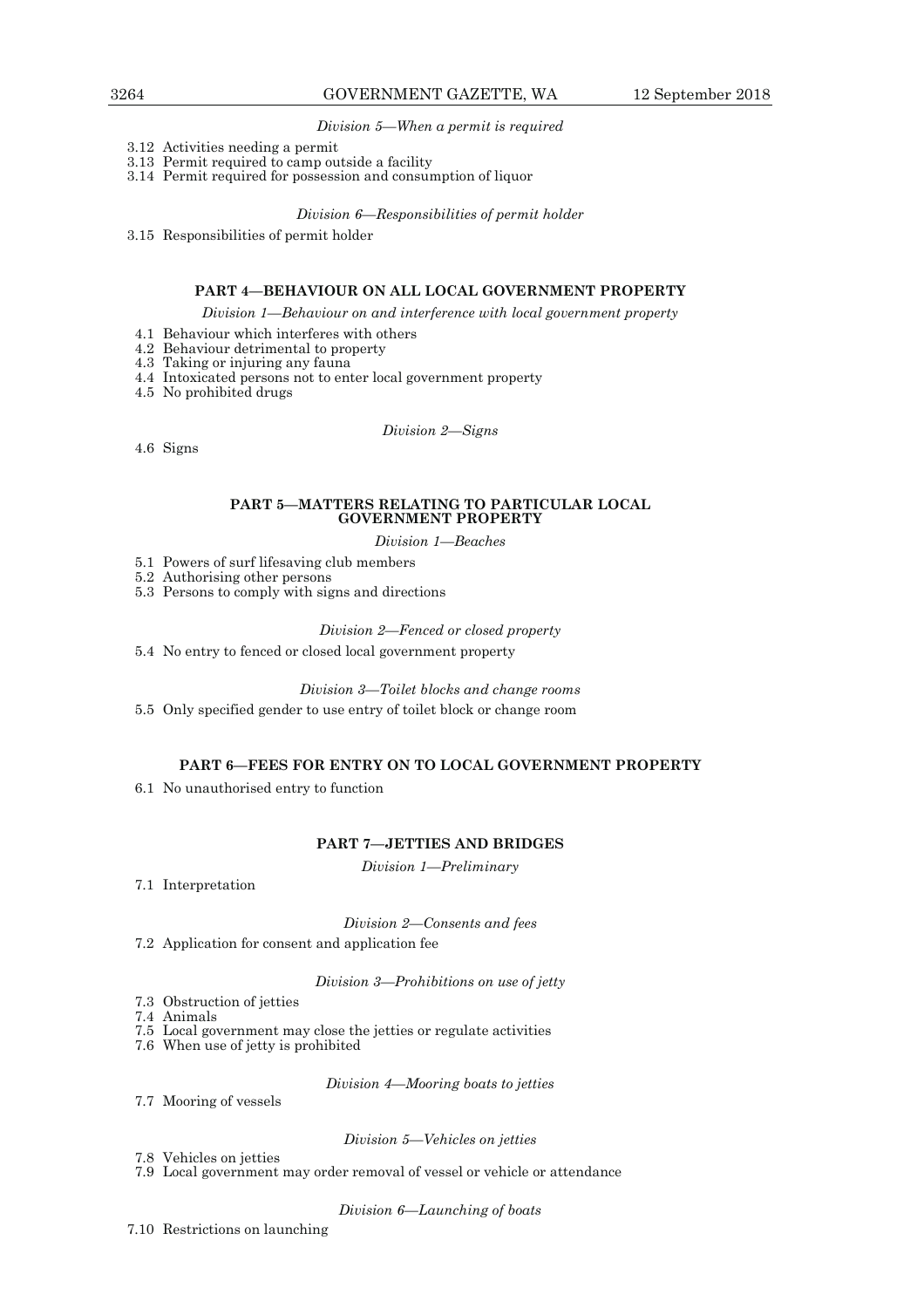#### *Division 7—Cargo or other goods*

- 7.11 Loading and discharging
- 7.12 Outgoing cargo not to be stored on jetty
- 7.13 Removal of incoming cargo from jetty
- 7.14 Handling of bulk cargo
- 7.15 Petroleum and explosives

## *Division 8—Fishing from jetties and bridges*

7.16 Limitations on fishing

*Division 9—General Provisions* 

7.17 General provisions

## **PART 8—OBJECTIONS AND APPEALS**

8.1 Application of Division 1, Part 9 of the Act

#### **PART 9—MISCELLANEOUS**

- 9.1 Authorised person to be obeyed
- 9.2 Persons may be directed to leave local government property
- 9.3 Disposal of lost property
- 9.4 Liability for damage to local government property

## **PART 10—ENFORCEMENT**

*Division 1—Notices given under this local law* 

- 10.1 Offence to fail to comply with notice
- 10.2 Local government may undertake requirements of notice

*Division 2—Offences and penalties*  Subdivision 1—General

10.3 Offences and general penalty

Subdivision 2—Infringement notices and modified penalties

- 10.4 Prescribed offences
- 10.5 Form of notices

*Division 3—Evidence in legal proceedings* 

10.6 Evidence of a determination

## **SCHEDULE 1—PRESCRIBED OFFENCES**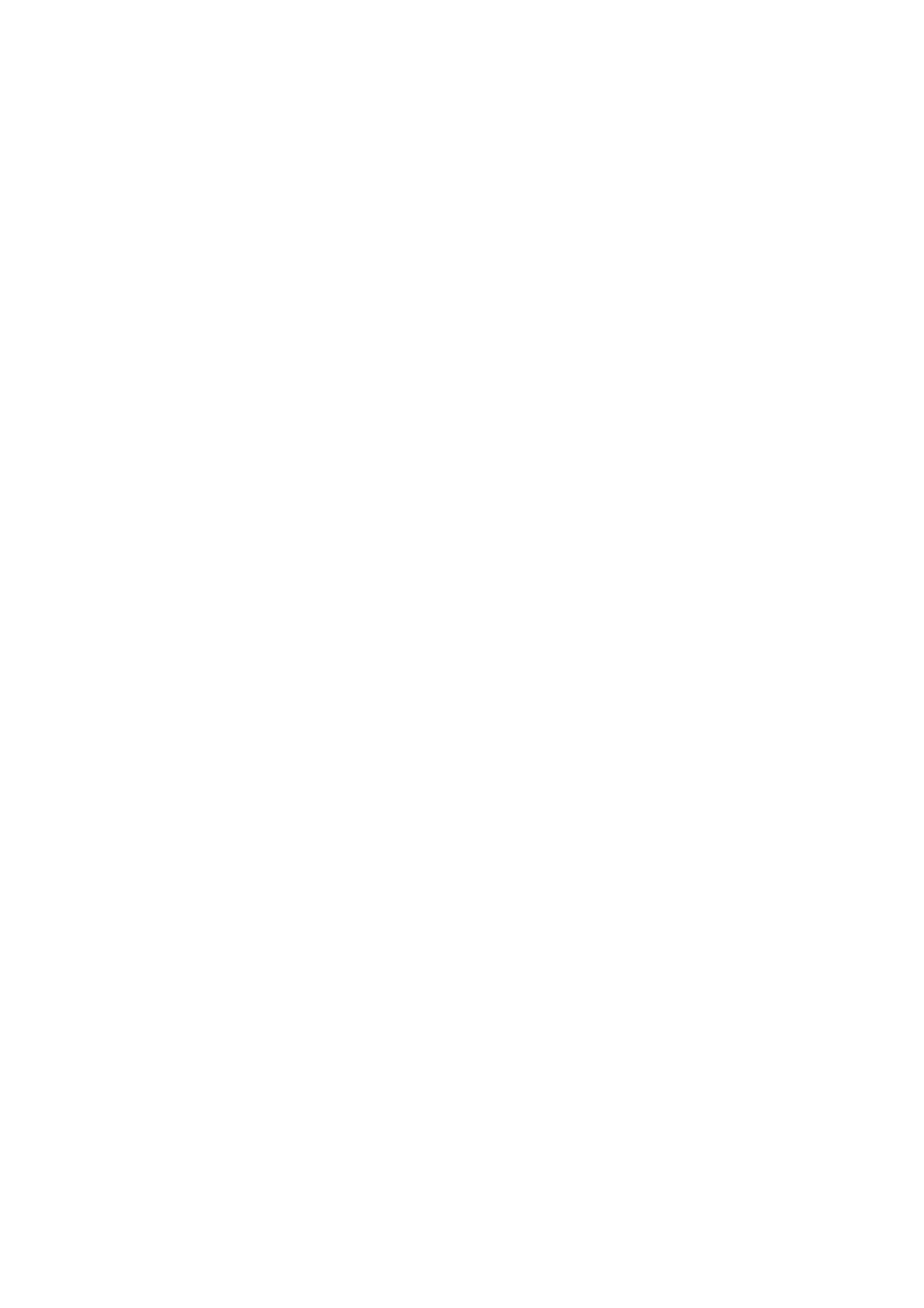## **LOCAL GOVERNMENT ACT 1995**

## SHIRE OF NORTHAMPTON

## **LOCAL GOVERNMENT PROPERTY LOCAL LAW 2018**

Under the powers conferred by the *Local Government Act 1995* and under all other powers enabling it, the Council of the Shire of Northampton resolved on 17 August 2018 to make the following local law.

#### **1.1 Citation**

**PART 1—PRELIMINARY** 

This local law may be cited as the *Shire of Northampton Local Government Property Local Law 2018*.

#### **1.2 Commencement**

This local law comes into operation 14 days after the date of its publication in the *Government Gazette*.

#### **1.3 Definitions**

In this local law unless the context otherwise requires—

*Act* means the *Local Government Act 1995*;

**applicant** means a person who applies for a permit under clause 3.2;

*assistance animal* means an animal who is being used as an assistance animal as defined in the *Disability Discrimination Act 1992* (Commonwealth);

*authorised person* means a person appointed by the local government under section 9.10 of the Act to perform any of the functions of an authorised person under this local law;

*bait* means food, or some substance, used as a lure in fishing;

#### *berth means—*

- (a) to lie alongside the jetties; or
- (b) to be connected or tied to a vessel lying alongside the jetties;

*boat* means any ship, vessel or structure capable of being used in navigation by water, however propelled or moved, and includes a jet ski;

- **building** means any building which is local government property and includes a—
	- (a) hall or room;
	- (b) corridor, stairway or annexe of any hall or room; and
	- (c) jetty;

*CEO* means the Chief Executive Officer of the local government;

*children's playground* means an area set aside for use by children and noted by the presence of dedicated children's playground equipment and the presence of either sand or other form of soft fall surface;

*commencement day* means the day on which this local law comes into operation;

*Council* means the council of the local government;

*date of publication* means, where local public notice is required to be given of a matter under this local law, the date on which notice of the matter is published in a newspaper circulating generally throughout the district;

*determination* means a determination made under clause 2.1;

*district* means the district of the local government;

*fish* has the meaning given to it by section 4 of the *Fish Resources Management Act 1994;*

*fishing* has the meaning given to it by section 4 of the *Fish Resources Management Act 1994*;

*function* means an event or activity characterised by all or any of the following—

- (a) formal organisation and preparation;
- (b) its occurrence is generally advertised or notified in writing to particular persons;
- (c) organisation by or on behalf of a club;
- (d) payment of a fee to attend it; and
- (e) systematic recurrence in relation to the day, time and place;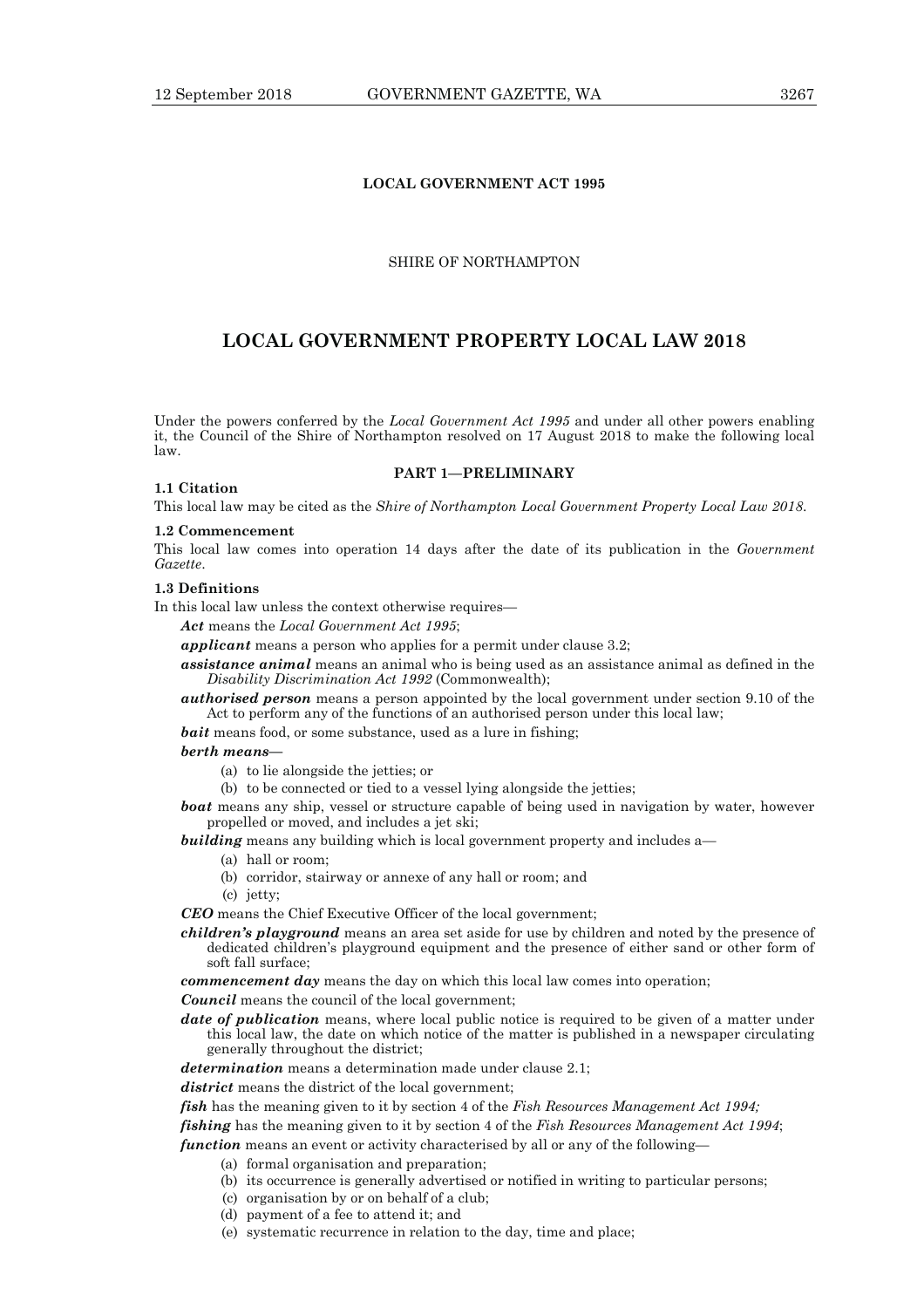*liquor* has the same meaning as is given to it in section 3 of the *Liquor Control Act 1988; local government* means the Shire of Northampton;

*local government property* means anything except a thoroughfare—

- (a) which belongs to the local government;
- (b) of which the local government is the management body under the *Land Administration Act 1997*; or
- (c) which is an 'otherwise unvested facility' within section 3.53 of the Act;
- *local public notice* has the same meaning as given in section 1.7 of the *Local Government Act 1995;*
- *Manager* means the person for the time being employed by the local government to control and manage a facility which is local government property and includes the person's assistant or deputy;
- *Mooring* means something to which a vessel may be moored or fastened and includes an anchor, stake, ringbolts, fastenings, or mooring pile;
- *Mooring line* means any line, rope, cable, chain or similar device used or capable of being used to fasten or secure a vessel to a mooring;

*mooring pile* means any pile used or capable of being used to secure a vessel;

*owner* means the person who is the lawful owner or the person entitled to possession of any vessel or vehicle;

*permit* means a permit issued under this local law;

*permit holder* means a person who holds a valid permit;

*person* does not include the local government;

*prohibited drug* is given its meaning under section 4 of the *Misuse of Drugs Act 1981;* 

*Regulations* mean the *Local Government (Functions and General) Regulations 1996*;

*Schedule* means a schedule in this local law;

*sign* includes a notice, flag, mark, structure or device approved by the local government on which may be shown words, numbers, expressions or symbols;

- *trading* means the selling or hiring, or the offering for sale or hire of goods or services, and includes displaying goods for the purpose of—
	- (a) offering them for sale or hire;
	- (b) inviting offers for their sale or hire;
	- (c) soliciting orders for them; or
	- (d) carrying out any other transaction in relation to them;

*vehicle* includes—

- (a) every conveyance and every object capable of being propelled or drawn on wheels, tracks or otherwise; and
- (b) an animal being ridden or driven;

but excludes—

- (c) a wheel-chair or any device designed for use, by a physically impaired person on a footpath;
- (d) a pram, a stroller, shopping trolley or a similar device; and
- (e) a boat;
- *vessel* means any kind of vessel, whether licensed or unlicensed, used or being capable of being used in navigation by water, however being propelled or moved, and without limiting the generality of the foregoing, includes—
	- (a) a barge, lighter, floating restaurant, dinghy, commercial vessel, tender vessel or other floating structure;
	- (b) a jet-ski; and
	- (c) an air-cushion vehicle, or other similar craft, used wholly or primarily in navigation by water,

but does not include structures used only for the purpose of walkways or storage; and

*written law* has the same meaning given to it by section 5 of the *Interpretation Act 1984* and includes this local law.

#### **1.4 Interpretation**

In this local law unless the context otherwise requires a reference to local government property includes a reference to any part of that local government property.

#### **1.5 Application**

(1) This local law applies throughout the district.

- (2) Notwithstanding anything to the contrary in this local law, the local government may—
	- (a) hire local government property to any person; or
	- (b) enter into an agreement with any person regarding the use of any local government property.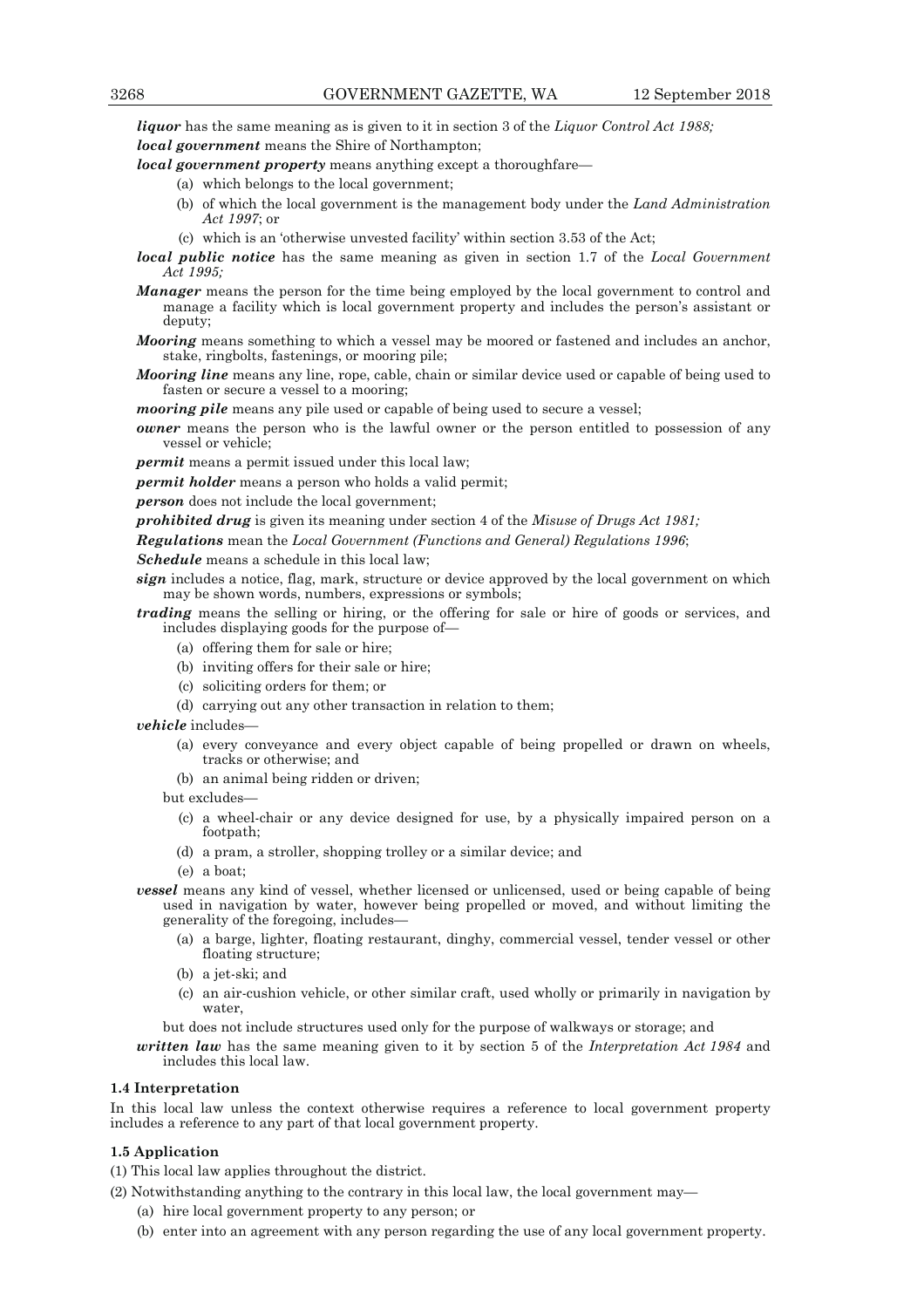(3) Subject to section 3.6 of the Act, this local law applies to the area bounded by the low water mark of the Indian Ocean and extending for a distance 200 metres seawards from the western boundary of the district.

## **1.6 Repeal**

(1) This local law repeals the *Shire of Northampton Local Government Property Local Law* as published in the *Government Gazette* on 23 June 2000.

(2) Where a policy was made or adopted by the local government under or in relation to a local law repealed by this local law, then the policy is to be taken to no longer have any effect on and from the commencement day.

(3) The Council may resolve that notwithstanding subclause (2), specified policies continue, or are to be taken to have continued, to have effect on and from the commencement day.

#### **1.7 Application as to assistance animals**

This local law is subject to any written law and any law of the Commonwealth about assistance animals as defined in the *Disability Discrimination Act 1992 (Commonwealth)* section 9(2)*.*

## **PART 2—DETERMINATIONS IN RESPECT OF LOCAL GOVERNMENT PROPERTY**

*Division 1—Determinations* 

## **2.1 Determinations as to use of local government property**

The local government may make a determination in accordance with clause 2.2—

- (a) setting aside specified local government property for the pursuit of all or any of the activities referred to in clause 2.7;
- (b) prohibiting a person from pursuing all or any of the activities referred to in clause 2.8 on specified local government property;
- (c) as to the matters in clauses 2.7(2) and 2.8(2); and
- (d) as to any matter ancillary or necessary to give effect to a determination.

#### **2.2 Procedure for making a determination**

- (1) The local government is to give local public notice of its intention to make a determination.
- (2) The local public notice referred to in subclause (1) is to state that—
	- (a) the local government intends to make a determination, the purpose and effect of which is summarised in the notice;
	- (b) a copy of the proposed determination may be inspected and obtained from the offices of the local government; and
	- (c) submissions in writing about the proposed determination may be lodged with the local government within 21 days after the date of publication.
- (3) If no submissions are received in accordance with subclause (2)(c), the Council is to decide to—
	- (a) give local public notice that the proposed determination has effect as a determination on and from the date of publication;
	- (b) amend the proposed determination, in which case subclause (5) will apply; or
	- (c) not continue with the proposed determination.
- (4) If submissions are received in accordance with subclause (2)(c) the Council is to—
	- (a) consider those submissions; and
	- (b) decide—
		- (i) whether or not to amend the proposed determination; or
		- (ii) not to continue with the proposed determination.
- (5) If the Council decides to amend the proposed determination, it is to give local public notice—
	- (a) of the effect of the amendments; and
	- (b) that the proposed determination has effect as a determination on and from the date of publication.

(6) If the Council decides not to amend the proposed determination, it is to give local public notice that the proposed determination has effect as a determination on and from the date of publication.

(7) A proposed determination is to have effect as a determination on and from the date of publication of the local public notice referred to in subclauses (3), (5) and (6).

(8) A decision under subclause (3) or (4) is not to be delegated by the Council.

## **2.3 Discretion to erect sign**

The local government may erect a sign on local government property to give notice of the effect of a determination which applies to that property.

#### **2.4 Determination to be complied with**

A person shall comply with a determination.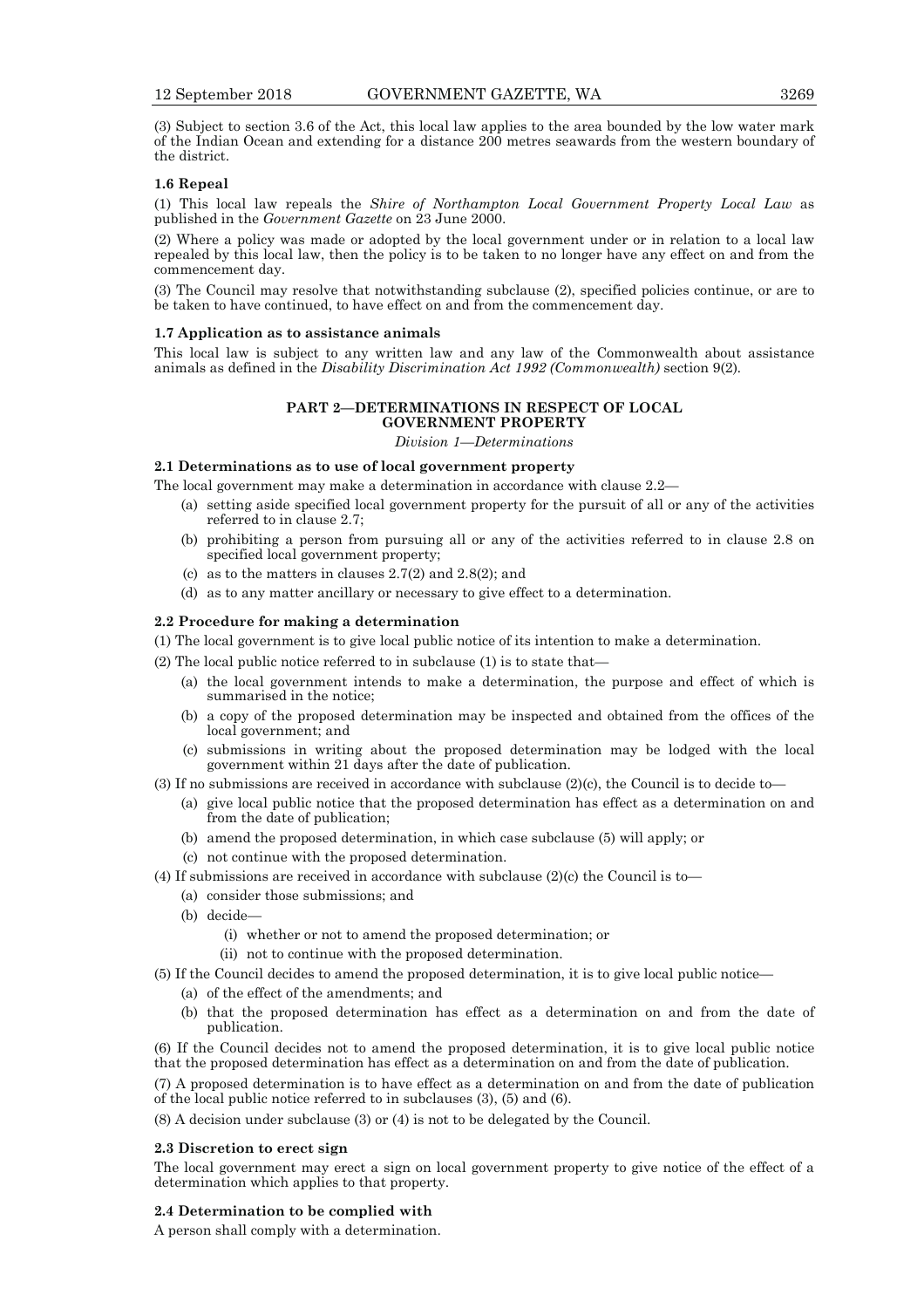## **2.5 Register of determinations**

(1) The local government is to keep a register of determinations made under clause 2.1, and of any amendments to or revocations of determinations made under clause 2.6.

(2) Sections 5.94 and 5.95 of the Act are to apply to the register referred to in subclause (1) and for that purpose the register is to be taken to be information within section  $5.94(u)(i)$  of the Act.

## **2.6 Amendment or revocation of a determination**

(1) The Council may amend or revoke a determination.

(2) The provisions of clause 2.2 are to apply to an amendment of a determination as if the amendment were a proposed determination.

(3) If the Council revokes a determination it is to give local public notice of the revocation and the determination is to cease to have effect on the date of publication.

#### *Division 2—Activities which may be pursued or prohibited under a determination*

## **2.7 Activities which may be pursued on specified local government property**

(1) A determination may provide that specified local government property is set aside as an area on which a person may-

- (a) bring, ride or drive an animal;
- (b) take, ride or drive a vehicle, or a particular class of vehicle;
- (c) fly or use a motorised model aircraft;
- (d) use a children's playground provided that the person is under an age specified in the determination, but the determination is not to apply to a person having the charge of a person under the specified age;
- (e) launch, beach or leave a boat;
- (f) take or use a boat, or a particular class of boat;
- (g) deposit refuse, rubbish or liquid waste, whether or not of particular classes, and whether or not in specified areas of that local government property;
- (h) play or practice—
	- (i) golf or archery;
	- (ii) pistol or rifle shooting, but subject to the compliance of that person with the *Firearms Act 1973*; or
	- (iii) a similar activity, specified in the determination, involving the use of a projectile which, in the opinion of the local government may cause injury or damage to a person or property;
- (i) ride a bicycle, a skateboard, rollerblades, a sandboard or a similar device; and
- (j) wear no clothing.

(2) A determination may specify the extent to which and the manner in which an activity referred to in subclause (1) may be pursued and in particular—

- (a) the days and times during which the activity may be pursued;
- (b) that an activity may be pursued on a class of local government property, specified local government property or all local government property;
- (c) that an activity is to be taken to be prohibited on all local government property other than that specified in the determination;
- (d) may limit the activity to a class of vehicles, boats, equipment or things, or may extend it to all vehicles, boats, equipment or things;
- (e) may specify that the activity can be pursued by a class of persons or all persons; and
- (f) may distinguish between different classes of the activity.

#### **2.8 Activities which may be prohibited on specified local government property**

(1) A determination may provide that a person is prohibited from pursuing all or any of the following activities on specified local government property—

- (a) smoking on premises;
- (b) riding a bicycle, a skateboard, rollerblades, a sandboard or a similar device;
- (c) taking, riding or driving a vehicle or a particular class of vehicle on the property;
- (d) riding or driving a vehicle of a particular class or any vehicle above a specified speed;
- (e) taking or using a boat, or a particular class of boat;
- (f) the playing or practice of—
	- (i) golf, archery, pistol shooting or rifle shooting; or
	- (ii) a similar activity, specified in the determination, involving the use of a projectile which, in the opinion of the local government may cause injury or damage to a person or property;
- (g) the playing or practice of any ball game which may cause detriment to the property or any fauna on the property; and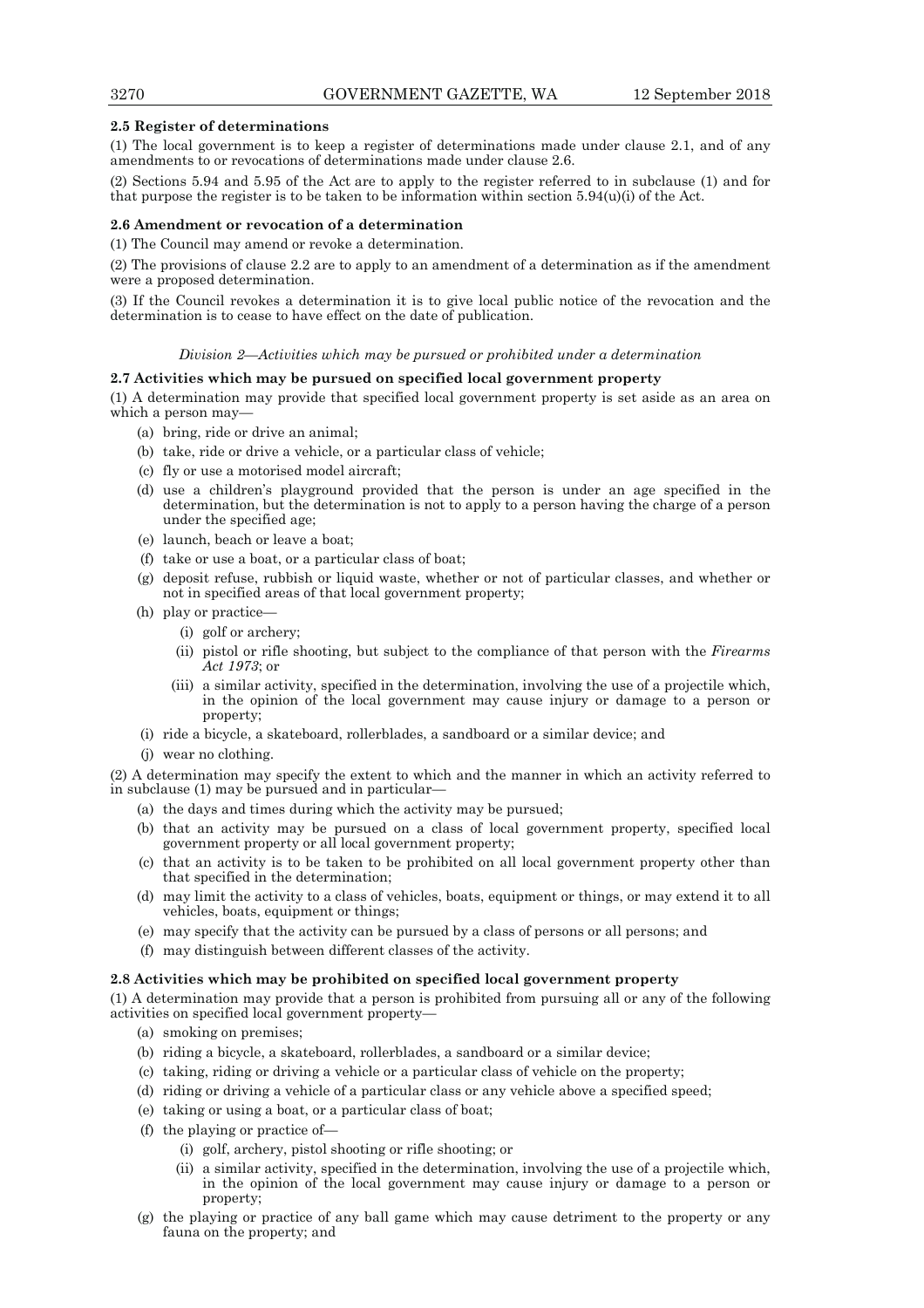(h) the traversing of sand dunes or land which in the opinion of the local government has environmental value warranting such protection, either absolutely or except by paths provided for that purpose.

(2) A determination may specify the extent to which and the manner in which a person is prohibited from pursuing an activity referred to in subclause (1) and, in particular—

- (a) the days and times during which the activity is prohibited;
- (b) that an activity is prohibited on a class of local government property, specified local government property or all local government property;
- (c) that an activity is prohibited in respect of a class of vehicles, boats, equipment or things, or all vehicles, boats, equipment or things;
- (d) that an activity is prohibited in respect of a class of persons or all persons; and
- (e) may distinguish between different classes of the activity.

(3) In this clause—

*premises* means a building, stadium or similar structure which is local government property, but not an open space such as a park or a playing field.

#### *Division 3—Transitional*

## **2.9 Signs taken to be determinations**

(1) Where a sign erected on local government property has been erected under a local law of the local government repealed by this local law, then it is to be taken to be and have effect as a determination on and from the commencement day, except to the extent that the sign is inconsistent with any provision of this local law or any determination made under clause 2.1.

(2) Clause 2.5 does not apply to a sign referred to in subclause (1).

## **PART 3—PERMITS**

*Division 1—Preliminary* 

#### **3.1 Application of Part**

This Part does not apply to a person who uses or occupies local government property under a written agreement with the local government to do so.

#### *Division 2—Applying for a permit*

#### **3.2 Application for permit**

(1) Where a person is required to obtain a permit under this local law, that person shall apply for the permit in accordance with subclause (2).

(2) An application for a permit under this local law shall—

- (a) be in the form determined by the local government;
- (b) be signed by the applicant;
- (c) provide the information required by the form; and
- (d) be forwarded to the CEO together with any fee imposed and determined by the local government under and in accordance with sections 6.16 to 6.19 of the Act.

(3) The local government may require an applicant to provide additional information reasonably related to an application before determining an application for a permit.

(4) The local government may require an applicant to give local public notice of the application for a permit.

(5) The local government may refuse to consider an application for a permit which is not in accordance with subclause (2).

## **3.3 Decision on application for permit**

(1) The local government may—

- (a) approve an application for a permit unconditionally or subject to any conditions; or
- (b) refuse to approve an application for a permit.

(2) If the local government approves an application for a permit, it is to issue to the applicant, a permit in the form determined by the local government.

(3) If the local government refuses to approve an application for a permit, it is to give written notice of that refusal to the applicant.

#### *Division 3—Conditions*

#### **3.4 Conditions which may be imposed on a permit**

(1) Without limiting the generality of clause 3.3(1)(a), the local government may approve an application for a permit subject to conditions relating to—

- (a) the payment of a fee;
- (b) compliance with a standard or a policy of the local government adopted by the local government;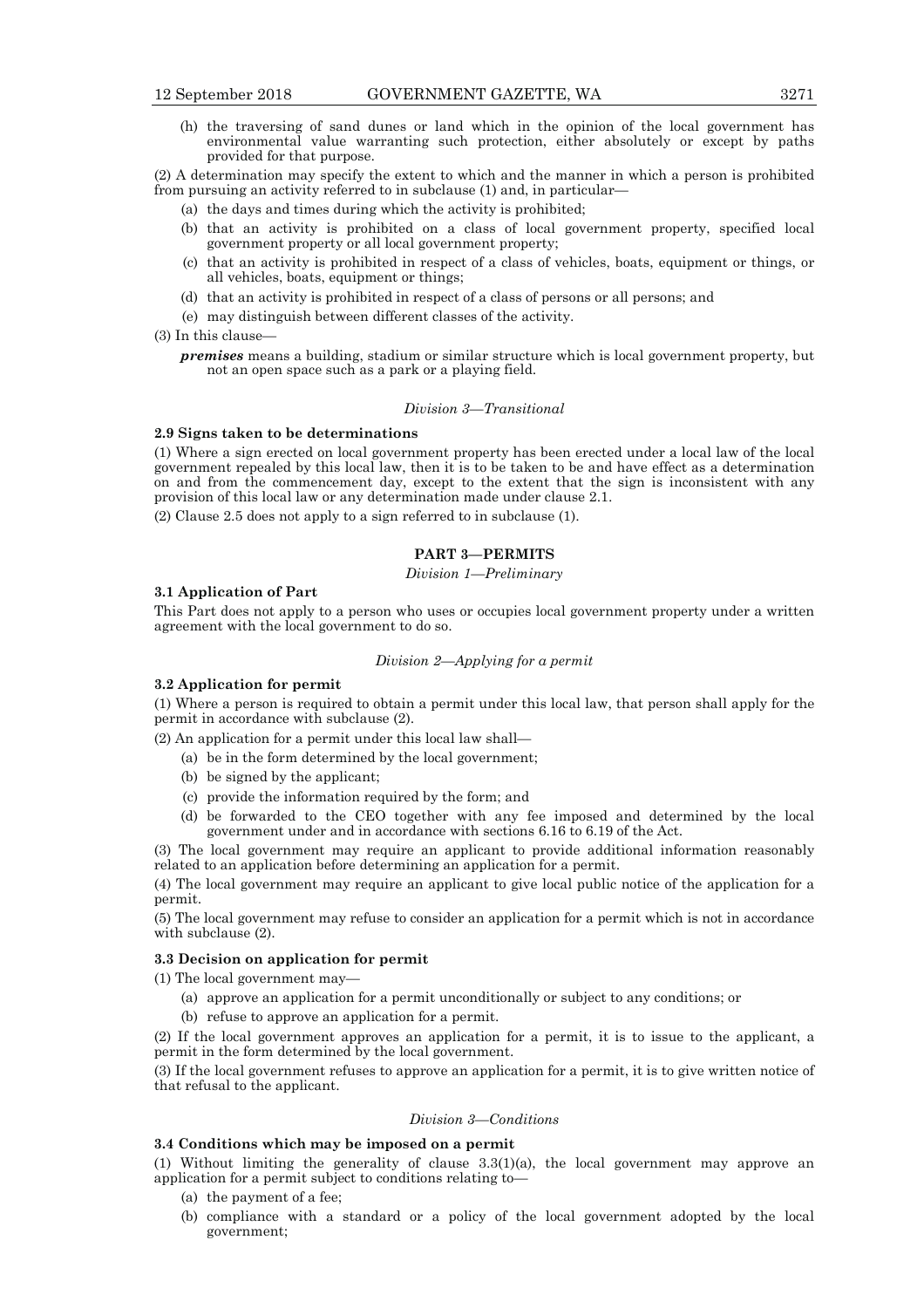- (c) the duration and commencement of the permit;
- (d) the commencement of the permit being contingent on the happening of an event;
- (e) the rectification, remedying or restoration of a situation or circumstance reasonably related to the application;
- (f) the approval of another application for a permit which may be required by the local government under any written law;
- (g) the area of the district to which the permit applies;
- (h) where a permit is issued for an activity which will or may cause damage to local government property, the payment of a deposit or bond against such damage; and
- (i) the obtaining of public risk insurance in an amount and on terms reasonably required by the local government.

(2) Without limiting clause 3.3(1)(a) and subclause (1), the following paragraphs indicate the type and content of the conditions on which a permit to hire local government property may be issued—

- (a) when fees and charges are to be paid;
- (b) payment of a bond against possible damage or cleaning expenses or both;
- (c) restrictions on the erection of material or external decorations;
- (d) rules about the use of furniture, plant and effects;
- (e) limitations on the number of persons who may attend any function in or on local government property;
- (f) the duration of the hire;
- (g) the right of the local government to cancel a booking during the course of an annual or seasonal booking, if the local government sees fit;
- (h) a prohibition on the sale, supply or consumption of liquor unless a liquor licence is first obtained for that purpose under the *Liquor Control Act 1988*;
- (i) whether or not the hire is for the exclusive use of the local government property;
- (j) the obtaining of a policy of insurance in the names of both the local government and the hirer, indemnifying the local government in respect of any injury to any person or any damage to any property which may occur in connection with the hire of the local government property by the hirer; and
- (k) the provision of an indemnity from the hirer, indemnifying the local government in respect of any injury to any person or any damage to any property which may occur in connection with the hire of the local government property by the hirer.

## **3.5 Imposing conditions under a policy**

(1) In this clause—

*policy* means a policy of the local government adopted by the Council containing conditions subject to which an application for a permit may be approved under clause  $3.3(1)(a)$ .

(2) Under clause 3.3(1)(a) the local government may approve an application subject to conditions by reference to a policy.

(3) The local government shall give a copy of the policy, or the part of the policy which is relevant to the application for a permit, with the form of permit referred to in clause  $3.\overline{3}(2)$ .

(4) An application for a permit shall be deemed not to have been approved subject to the conditions contained in a policy until the local government gives the permit holder a copy of the policy or the part of the policy which is relevant to the application.

(5) Sections 5.94 and 5.95 of the Act shall apply to a policy and for that purpose a policy shall be deemed to be information within section 5.94(u)(i) of the Act.

#### **3.6 Compliance with and variation of conditions**

(1) Where an application for a permit has been approved subject to conditions, the permit holder shall comply with each of those conditions.

(2) The local government may vary the conditions of a permit, and the permit holder shall comply with those conditions as varied.

*Division 4—General* 

## **3.7 Duration of permit**

A permit is valid for one year from the date on which it is issued, unless it is—

- (a) otherwise stated in this local law or in the permit; or
- (b) cancelled under clause 3.11.

#### **3.8 Renewal of permit**

(1) A permit holder may apply to the local government in writing prior to expiry of a permit for the renewal of the permit.

(2) The provisions of this Part shall apply to an application for the renewal of a permit as though it were an application for a permit.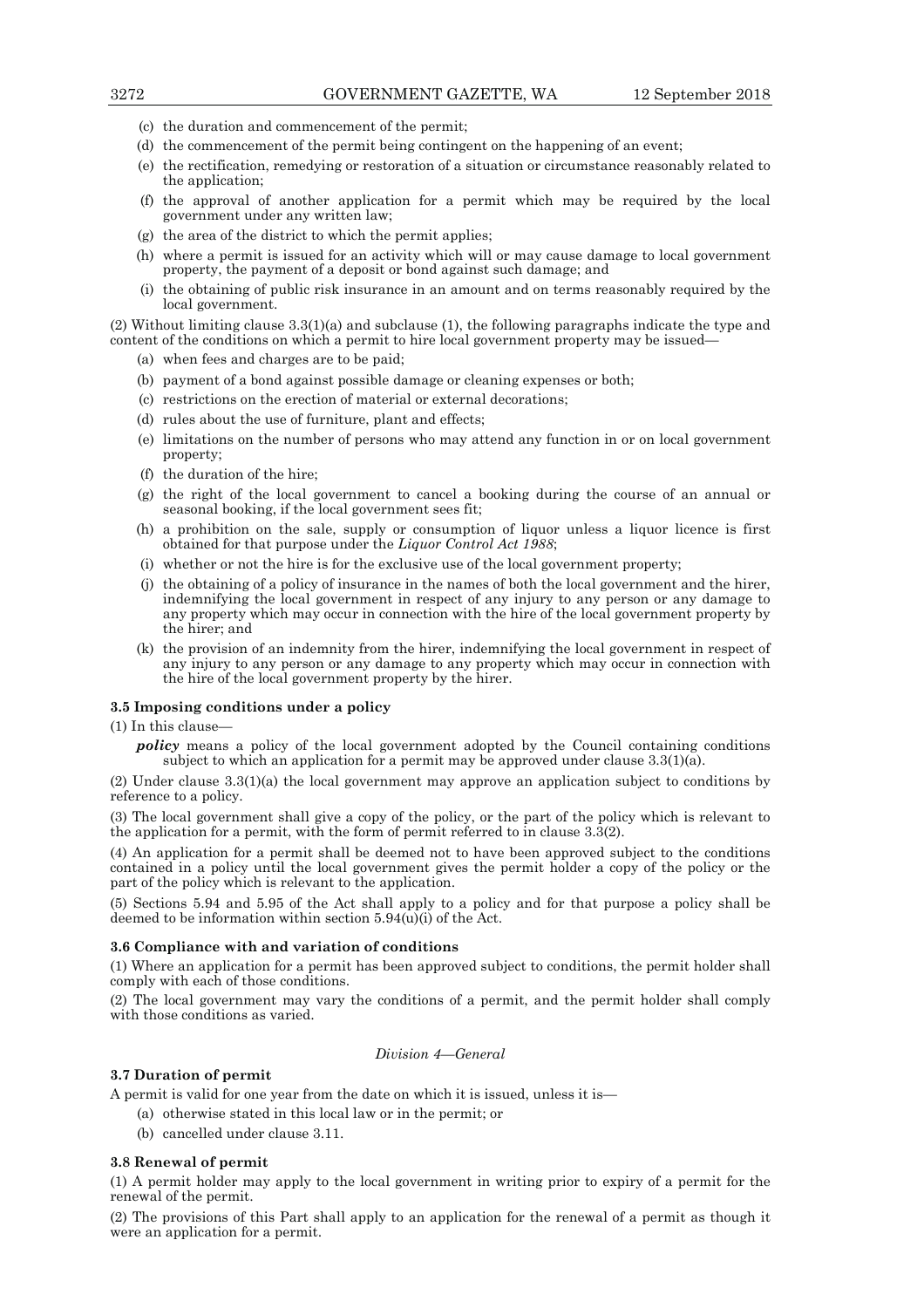## **3.9 Transfer of permit**

(1) An application for the transfer of a valid permit is to—

- (a) be made in writing;
- (b) be signed by the permit holder and the proposed transferee of the permit;
- (c) provide such information as the local government may require to enable the application to be determined; and
- (d) be forwarded to the CEO together with any fee imposed and determined by the local government under and in accordance with sections 6.16 to 6.19 of the Act.

(2) The local government may approve an application for the transfer of a permit, refuse to approve it or approve it subject to any conditions.

(3) Where the local government approves an application for the transfer of a permit, the transfer maybe effected by an endorsement on the permit signed by the CEO.

(4) Where the local government approves the transfer of a permit, it is not required to refund any part of any fee paid by the former permit holder.

## **3.10 Production of permit**

A permit holder is to produce to an authorised person her or his permit immediately upon being required to do so by that authorised person.

#### **3.11 Cancellation of permit**

(1) Subject to clause 8.1, a permit may be cancelled by the local government if the permit holder has not complied with a—

- (a) condition of the permit; or
- (b) determination or a provision of any written law which may relate to the activity regulated by the permit.

(2) On the cancellation of a permit the permit holder—

- (a) shall return the permit as soon as practicable to the CEO; and
- (b) is to be taken to have forfeited any fees paid in respect of the permit.

## *Division 5—When a permit is required*

## **3.12 Activities needing a permit**

(1) A person shall not without a permit—

- (a) subject to subclause (3), hire local government property;
- (b) advertise anything by any means on local government property;
- (c) erect a structure for public amusement or for any performance, whether for gain orotherwise, on local government property;
- (d) teach, coach or train, for profit, any person in a indoor recreation facility which is local government property;
- (e) plant any plant or sow any seeds on local government property;
- (f) carry on any trading on local government property unless the trading is conducted—
	- (i) with the consent of a person who holds a permit to conduct a function, and where the trading is carried on under and in accordance with the permit; or
	- (ii) by a person who has a licence or permit to carry on trading on local government property under any written law;
- (g) unless an employee of the local government in the course of her or his duties or on an area set aside for that purpose—
	- (i) drive or ride or take any vehicle on to local government property; or
	- (ii) park or stop any vehicle on local government property;
- (h) conduct a function on local government property;
- (i) charge any person for entry to local government property, unless the charge is for entry to land or a building hired by a voluntary non-profit organisation;
- (j) light a fire on local government property except in a facility provided for that purpose;
- (k) parachute, hang glide, abseil or base jump from or on to local government property;
- (l) erect a building or a refuelling site on local government property;
- (m) make any excavation on or erect or remove any fence on local government property;
- (n) erect or install any structure above or below ground, which is local government property, for the purpose of supplying any water, power, sewer, communication, television or similar service to a person;
- (o) depasture any horse, sheep, cattle, goat, camel, ass or mule on local government property; or
- (p) conduct or take part in any gambling game or contest or bet, or offer to bet, publicly.

(2) The local government may exempt a person from compliance with subclause (1) on the application of that person.

(3) The local government may exempt specified local government property or a class of local government property from the application of subclause (1)(a).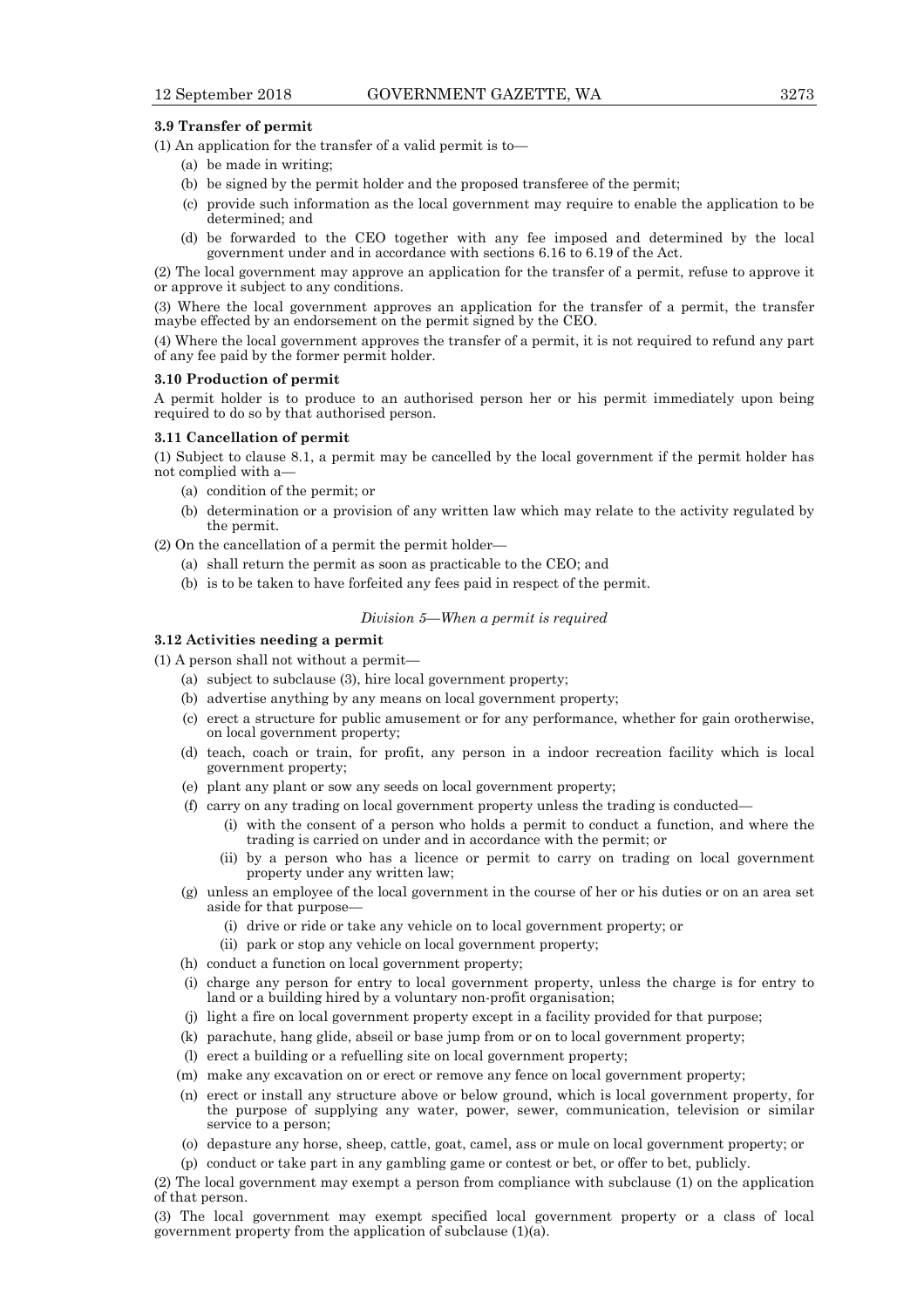## **3.13 Permit required to camp outside a facility**

(1) In this clause—

- *facility* has the same meaning as is given to it in section 5(1) of the *Caravan Parks and Camping Grounds Act 1995*.
- (2) This clause does not apply to a facility operated by the local government.

(3) A person shall not without a permit—

- (a) camp on, lodge at or occupy any structure at night for the purpose of sleeping on local government property; or
- (b) erect any tent, camp, hut or similar structure on local government property other than a beach shade or windbreak erected for use during the hours of daylight and which is dismantled during those hours on the same day.

(4) The maximum period for which the local government may approve an application for a permit in respect of paragraph (a) or (b) of subclause (3) is that provided in regulation 11(2)(a) of the *Caravan Parks and Camping Grounds Regulations 1997*.

## **3.14 Permit required for possession and consumption of liquor**

(1) A person, on local government property, shall not consume any liquor or have in her or his possession or under her or his control any liquor, unless—

- (a) that is permitted under the *Liquor Control Act 1988*; and
- (b) a permit has been obtained for that purpose.

(2) Subclause (1) does not apply where the liquor is in a sealed container.

## *Division 6—Responsibilities of permit holder*

## **3.15 Responsibilities of permit holder**

A holder of a permit shall in respect of local government property to which the permit relates—

- (a) ensure that an authorised person has unobstructed access to the local government property for the purpose of inspecting the property or enforcing any provision of this local law:
- (b) leave the local government property in a clean and tidy condition after its use;
- (c) report any damage or defacement of the local government property to the local government; and
- (d) take all reasonable action to prevent the consumption of any liquor on the local government property unless the permit allows it and a licence has been obtained under the *Liquor Control Act 1988* for that purpose.

## **PART 4—BEHAVIOUR ON ALL LOCAL GOVERNMENT PROPERTY**

*Division 1—Behaviour on and interference with local government property* 

## **4.1 Behaviour which interferes with others**

A person shall not in or on any local government property behave in a manner which—

- (a) is likely to interfere with the enjoyment of a person who might use the property; or
- (b) interferes with the enjoyment of a person using the property.

## **4.2 Behaviour detrimental to property**

(1) A person shall not behave in or on local government property in a way which is or might be detrimental to the property.

(2) In subclause (1)—

- *detrimental to the property* includes—
	- (a) removing any thing from the local government property such as a rock, a plant or a seat provided for the use of any person; and
	- (b) destroying, defacing or damaging any thing on the local government property, such as a plant, or a seat provided for the use of any person or a building.

## **4.3 Taking or injuring any fauna**

(1) A person shall not take, injure or kill or attempt to take, injure or kill any fauna which is on or above any local government property, unless that person is authorised under a written law to do so.

(2) In this clause—

*animal* means any living thing that is not a human being or plant; and

- *fauna* means any animal indigenous to or which periodically migrates to any State or Territory of the Commonwealth or the territorial waters of the Commonwealth and includes in relation to any such animal—
	- (a) any class of animal or individual member;
	- (b) the eggs or larvae; or
	- (c) the carcass, skin, plumage or fur.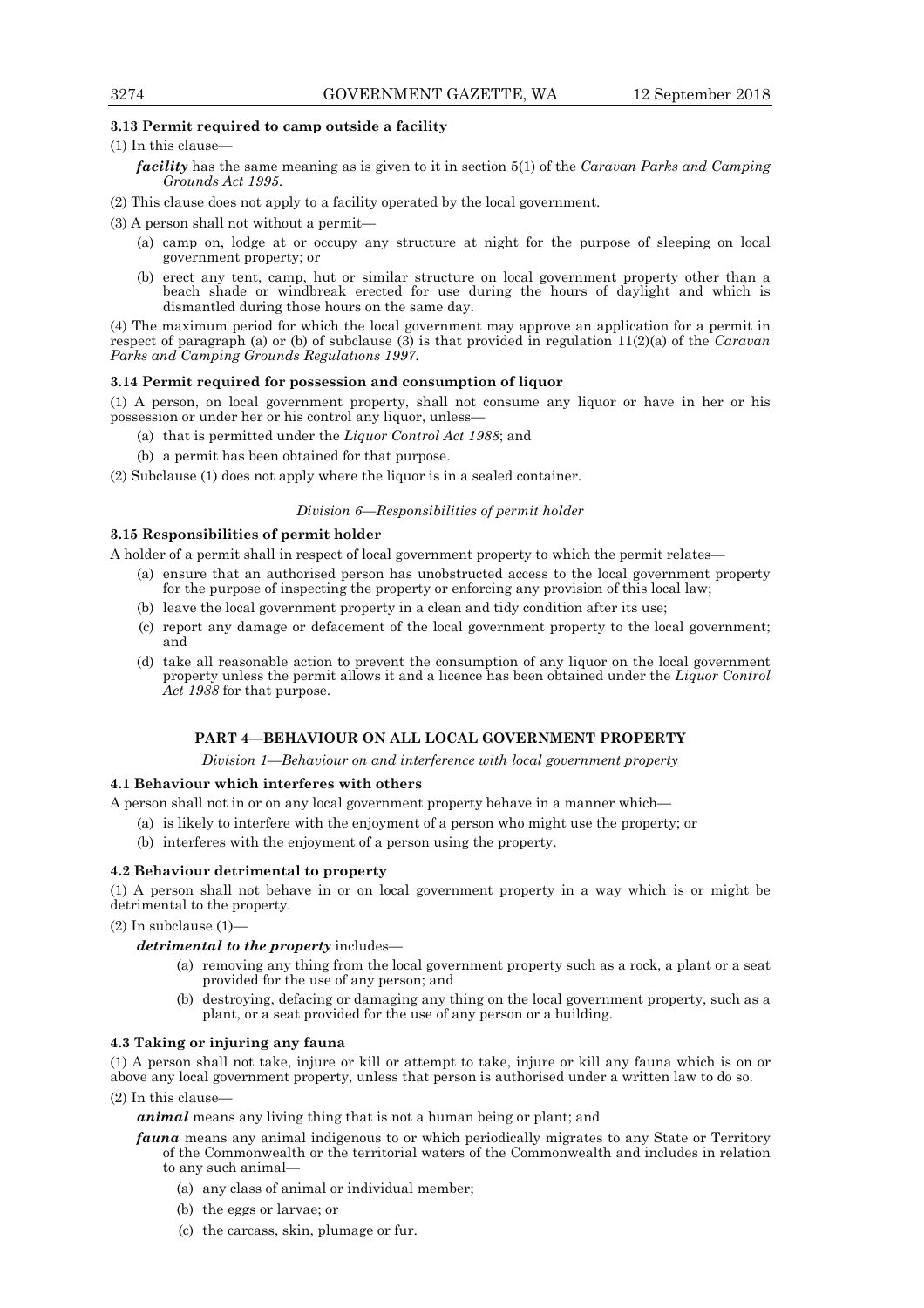## **4.4 Intoxicated persons not to enter local government property**

A person shall not enter or remain on local government property while under the influence of liquor or a prohibited drug.

## **4.5 No prohibited drugs**

A person shall not take a prohibited drug on to, or consume or use a prohibited drug on, local government property.

## *Division 2—Signs*

## **4.6 Signs**

(1) A local government may erect a sign on local government property specifying any conditions of use which apply to that property.

(2) A person shall comply with a sign erected under subclause (1).

(3) A condition of use specified on a sign erected under subclause (1) is—

- (a) not to be inconsistent with any provision of this local law or any determination; and
- (b) to be for the purpose of giving notice of the effect of a provision of this local law.

#### **PART 5—MATTERS RELATING TO PARTICULAR LOCAL GOVERNMENT PROPERTY**

*Division 1—Beaches* 

## **5.1 Powers of surf lifesaving club members**

(1) Subject to subclause (2), the local government may authorise under section 9.10 of the Act the members of a surf lifesaving club to perform all or any of the following functions in relation to a beach—

- (a) patrol any beach;
- (b) carry out any activity on any beach;
- (c) erect signs designating bathing areas and signs regulating, prohibiting or restricting specified activities on the whole or any part of a beach or in or on the water adjacent to the beach and to direct persons on the beach or in or on the water to comply with such signs;
- (d) temporarily enclose any area with rope, hessian, wire or any other means for the conduct of surf lifesaving club activities; and
- (e) direct persons to leave the water adjacent to a beach during dangerous conditions or if a shark is suspected of being in the vicinity of a beach.

(2) Under subclause (1), the local government shall authorise only those members who have been recommended by the surf lifesaving club as competent to perform the functions referred to in that subclause in respect of which they are authorised.

(3) Under subclause (1), the local government may authorise members generally, or in relation to particular times, days or months.

#### **5.2 Authorising other persons**

(1) A local government may authorise, under section 9.10 of the Act, a person to perform all or any of the functions referred to in clause 5.1(1) in relation to a beach.

(2) Under subclause (1), the local government shall authorise only those persons who, in the reasonable opinion of the local government, are competent to perform the functions referred to in clause 5.1(1) in respect of which they are authorised.

(3) Under subclause (1), the local government may authorise a person generally, or in relation to particular times, days or months.

(4) Where the local government has authorised members of a surf lifesaving club under clause 5.1(1) and a person under subclause (1) in relation to the same beach, so that they can perform all or any of the functions referred to in clause 5.1(1) contemporaneously, the local government is to specify which authorisation is rendered ineffective when both are exercised.

#### **5.3 Persons to comply with signs and directions**

A person shall—

- (a) not act in contravention of any sign erected on a beach under clause  $5.1(1)(c)$ ;
- (b) not enter an area which has been temporarily closed with rope, hessian, wire or any other means for the conduct of surf lifesaving club activities, unless he or she is a member of the club or has obtained permission to enter from the club; and
- (c) comply with any direction given under clause  $5.1(1)(c)$  or  $5.1(1)(e)$ ,

notwithstanding that the sign or the direction was erected or given, as the case may be, by a person referred to in clause 5.4(1).

#### *Division 2—Fenced or closed property*

## **5.4 No entry to fenced or closed local government property**

A person must not enter local government property which has been fenced off or closed to the public by a sign or otherwise, unless that person is authorised to do so by the local government.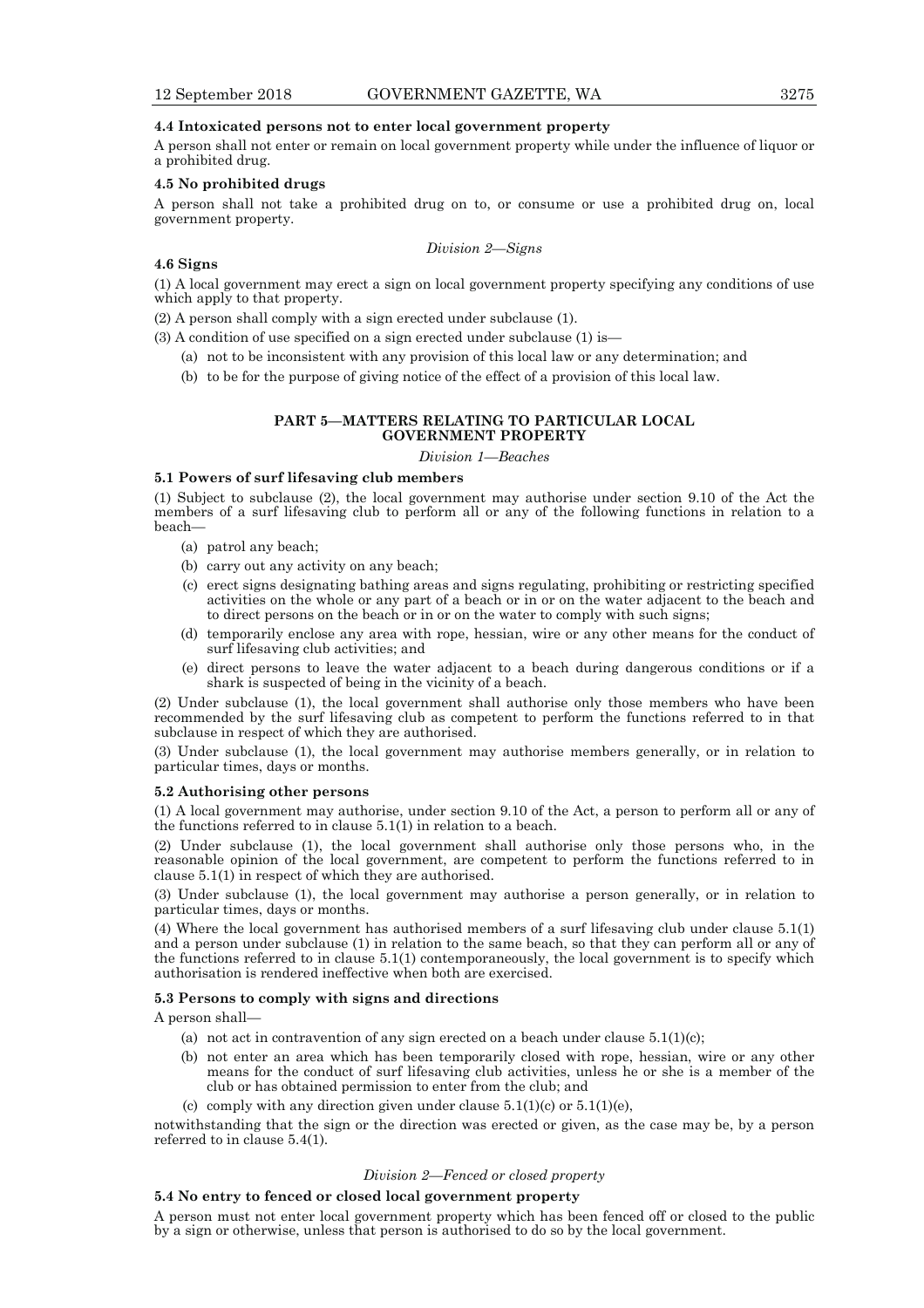## *Division 3—Toilet blocks and change rooms*

## **5.5 Only specified gender to use entry of toilet block or change room**

(1) Where a sign on a toilet block or change room specifies that a particular entry of the toilet block or change room is to be used by—

- (a) females, then a person of the male gender shall not use that entry of the toilet block or change room; or
- (b) males, then a person of the female gender shall not use that entry of the toilet block or change room.

(2) Paragraphs (a) and (b) of subclause (1) do not apply to a child, when accompanied by a parent, guardian or caregiver, where the child is—

- (a) under the age of 8 years; or
- (b) otherwise permitted by an authorised person to use the relevant entry.

## **PART 6—FEES FOR ENTRY ON TO LOCAL GOVERNMENT PROPERTY**

#### **6.1 No unauthorised entry to function**

(1) A person shall not enter local government property on such days or during such times as the property may be set aside for a function for which a charge for admission is authorised, except—

- (a) through the proper entrance for that purpose; and
- (b) on payment of the fee chargeable for admission at the time.

(2)The local government may exempt a person from compliance with subclause (1)(b).

## **PART 7—JETTIES AND BRIDGES**

*Division 1—Preliminary* 

## **7.1 Interpretation**

(1) This Part only applies to bridges and jetties which are local government property.

(2) In this Part—

*jetty* means—

- (a) any jetty, pier, wharf, quay, grid, slip, landing place, stage, platform (other than a platform that is a vessel for the purposes of the *Western Australian Marine Act 1982*) over any waters, and
- (b) any ramp or supporting structure for the launching, landing or retrieving of a vessel;

*bulk cargo* means bulk produce, such as grain, coal, oil or mineral ore, which is not packaged.

## *Division 2—Consents and fees*

## **7.2 Application for consent and application fee**

(1) Where a person is required to obtain the consent of the local government under this Part, the person is to apply for that consent in the manner required by the local government or an authorised person.

(2) The local government or an authorised person, may require an application for consent made under subclause (1) to be accompanied by a fee.

(3) If an application for consent is not made in the manner required by the local government or the fee which is to accompany that application is not paid, the local government or an authorised person, may refuse to consider the application for consent.

(4) The local government or anauthorised person, shall give its decision on an application for consent, in writing to the person who applied for that consent.

(5) Where a fee is referred to in this Part, the fee must be imposed and determined by the local government under and in accordance with sections 6.16 to 6.19 of the Act.

#### *Division 3—Prohibitions on use of jetty*

## **7.3 Obstruction of jetties**

(1) A person shall not, without the written consent of the local government or an authorised person—

- (a) cause any obstruction on or under or near a jetty; or
- (b) interfere with the free movement of a vessel approaching, leaving or passing a jetty.

(2) A person shall not obstruct or hinder any local government employee, authorised person or contract or engaged by the local government, who is engaged in the repair, maintenance or construction of a jetty.

## **7.4 Animals**

(1) A person shall not, without the written consent of the local government or an authorised person—

- (a) tether an animal to a jetty;
- (b) take an animal onto a jetty; or
- (c) permit an animal to enter or stray upon a jetty.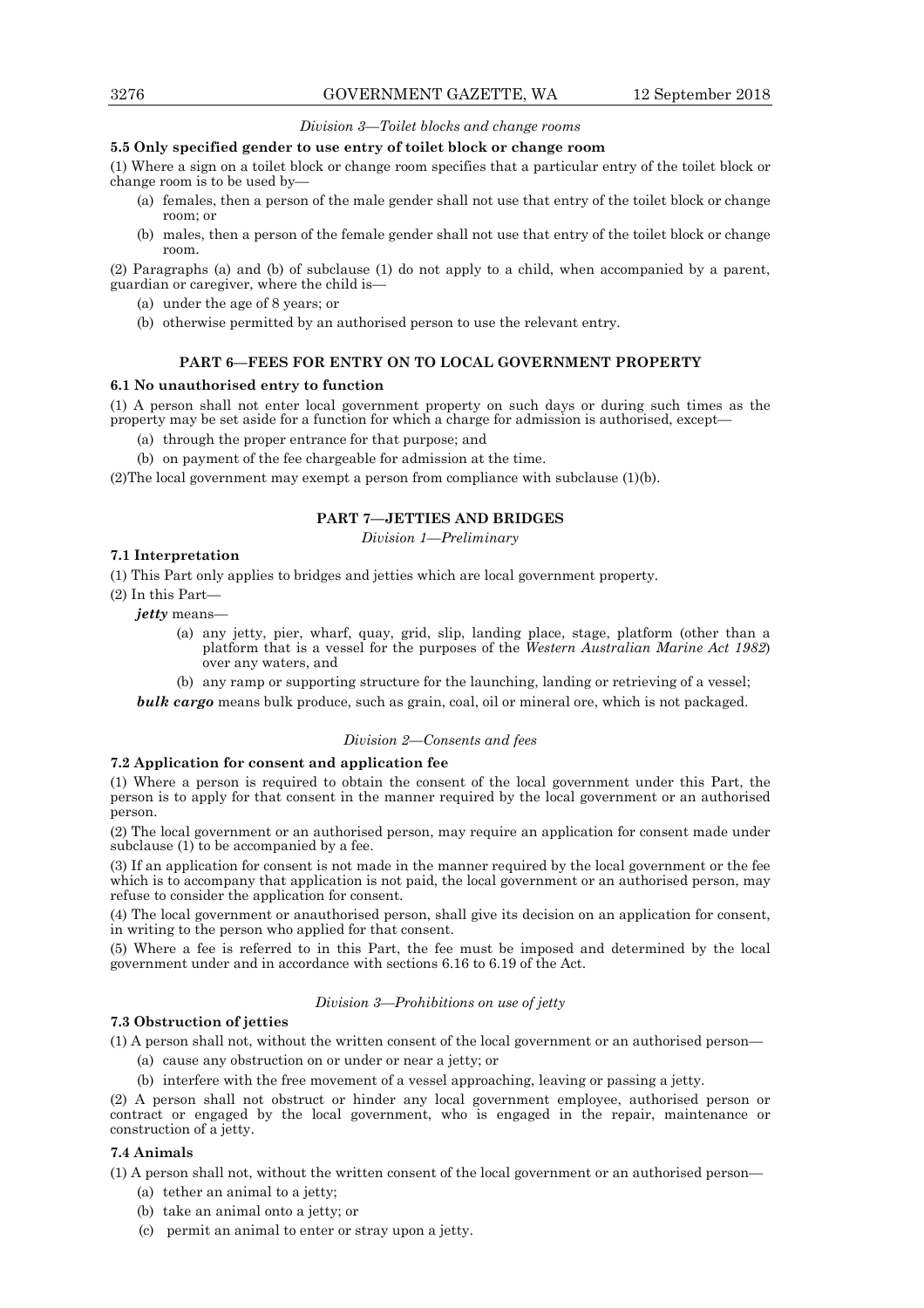(2) Subclause (1) does not apply to—

- (a) an assistance animal;
- (b) bait; or
- (c) fish taken from a jetty in accordance with this local law.

#### **7.5 Local government may close a jetty or regulate activities**

The local government may–

- (a) close or cause to be closed a jetty or anypart thereof;
- (b) exclude or cause to be excluded the public and all persons or so many of the public or so many persons as in the discretion of the local government or an authorised person shall be deemed necessary from a jetty or the local government property;
- (c) regulate, prohibit or restrict access to a jetty or the local government property or any part thereof;
- (d) regulate, prohibit or restrict—
	- (i) jumping or diving from a jetty; or
	- (ii) swimming in the water within the local government property within the vicinity of a jetty;
- (e) direct persons to leave a jetty or the local government property within the vicinity of a jetty or any part thereof, for purposes of—
	- (i) a function or public convenience at or on a jetty or in or on the water on local government property;
	- (ii) repair, maintenance or construction of a jetty;
	- (iii) public safety; or
	- (iv) other operational reasons.

#### **7.6 When use of a jetty is prohibited**

A person shall not land at, use or go on any part of a jetty which is—

- (a) under construction or repair; or
- (b) closed,

unless that person has first obtained the consent of the local government or an authorised person.

#### *Division 4—Mooring boats to jetties*

## **7.7 Mooring of vessels**

(1) A person shall not moor to or berth a vessel at a jetty or moor or berth a vessel on local government property unless the mooring or berthing of the vessel is authorised or permitted by the local government or an authorised person either by way of a sign affixed by the local government to a jetty or by written consent of the local government or an authorised person.

(2) Subclause (1) does not apply to—

- (a) a person who needs to moor to or berth a vessel at a jetty or on local government property in an emergency;
- (b) a vessel in distress such as that repairs are required and then only to effect the minimum repairs necessary to enable the vessel to be moved elsewhere;
- (c) a person who uses a jetty under and in accordance with a written agreement with the local government; and
- (d) a person who has been exempted from subclause (1) by the local government or an authorised person.
- (3) A person shall not—
	- (a) moor a vessel to a jetty or any part of a jetty except to such moorings or mooring piles as are provided; or
	- (b) permit a vessel to remain alongside a jetty unless the vessel is so moored or fastened.

## *Division 5—Vehicles on jetties*

#### **7.8 Vehicles on jetties**

(1) A person shall not take on to or drive or ride a vehicle on a jetty or allow a vehicle to remain on a jetty without the written consent of the local government or an authorised person.

(2) Subclause (1) does not apply when—

- (a) the vehicle is driven by a local government employee, authorised person or contractor engaged by the local government who is engaged in providing a service, maintaining or making a delivery in connection with a jetty; or
- (b) the person is driving an emergency vehicle in the course of his or her duties.

(3) A person must not drive a vehicle or allow a vehicle to be driven on a jetty at a speed exceeding 10km per hour or in such a manner to cause danger to a person.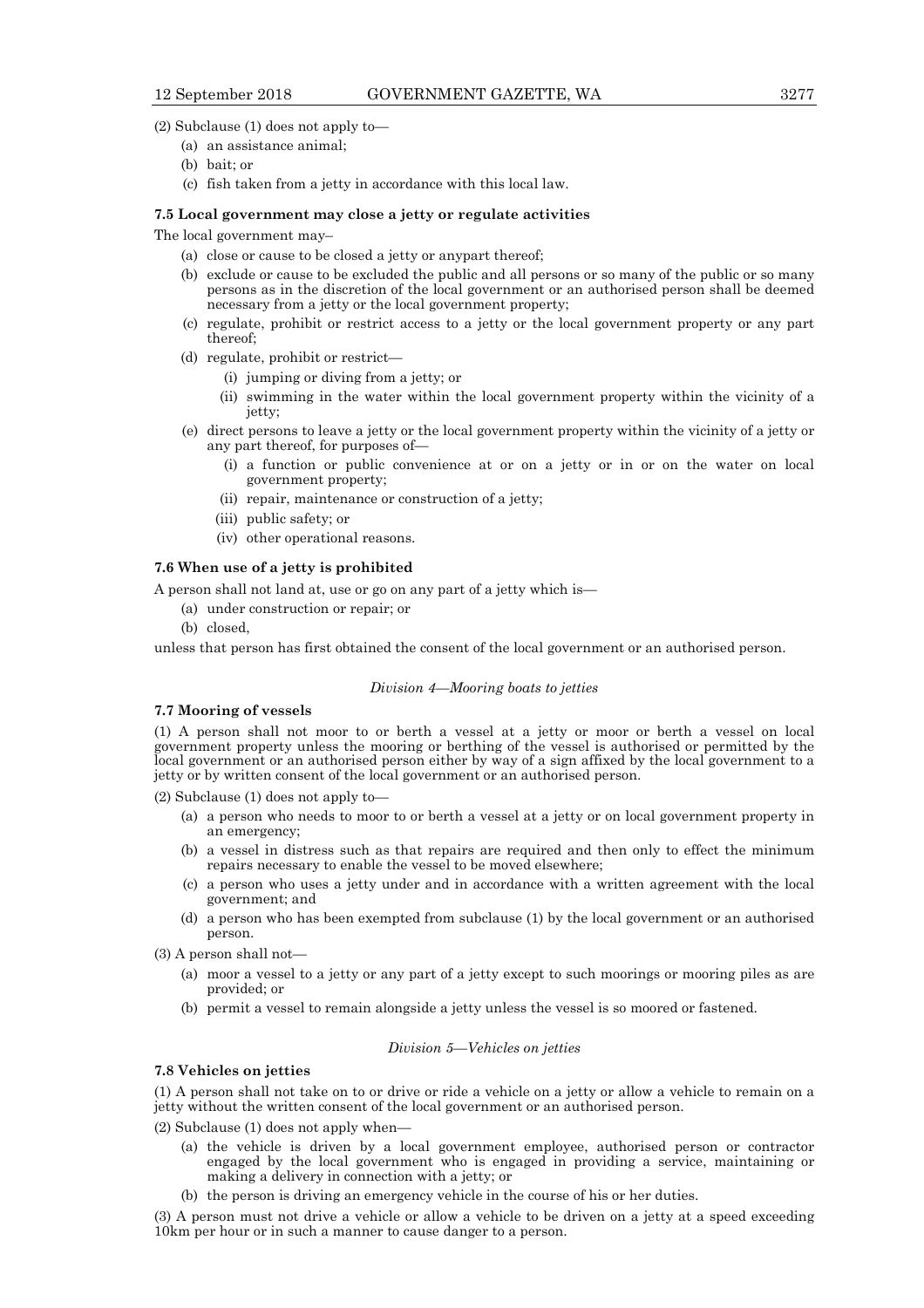## **7.9 Local government may order removal of vessel or vehicle or attendance**

Not with standing anything to the contrary in this local law, a person shall, upon being directed to do so by the local government or an authorised person, immediately remove—

- (a) a vessel moored to or berthed at a jetty or moored or berthed on local government property; or
- (b) a vehicle from a jetty.

#### *Division 6—Launching of boats*

## **7.10 Restrictions on launching**

A person shall not launch a boat from or over any jetty (other than a boat ramp) unless she or he has first obtained the consent of the local government or an authorised person.

## *Division 7—Cargo or other goods*

## **7.11 Loading and discharging**

A person in control of a boat or vessel shall not allow the boat or vessel to come alongside or be moored or made fast to a jetty for the purpose of loading or discharging cargo or other goods—

- (a) until the cargo or other goods are ready to be loaded or discharged; or
- (b) without the consent of the local government or an authorised person—
	- (i) between the hours of 6.00pm to 6.00am on the next day; or
	- (ii) for longer than 2 consecutive hours.

#### **7.12 Outgoing cargo not to be stored on jetty**

A person in control of cargo or other goods intended for loading on to a boat or vessel shall—

- (a) not allow them to be stored or placed on a jetty unless and until the boat is moored or fastened to or alongside the jetty; and
- (b) load them on to the boat or vessel as soon as practicable after the boat is moored or fastened to or alongside the jetty.

## **7.13 Removal of incoming cargo from jetty**

Any person unloading cargo or other goods from a boat on to a jetty shall remove them, or cause them to be removed from the jetty as soon as practicable, but not later than 6.00pm on the day on which they were placed there.

## **7.14 Handling of bulk cargo**

Except with the prior consent of the local government or an authorised person, a person shall not place or deposit bulk cargo from a vehicle, boat, vessel or container on to a jetty.

## **7.15 Petroleum and explosives**

A person shall not without the written consent of the local government—

- (a) store or handle or let off explosives on the jetties;
- (b) store petroleum on the jetties; or
- (c) discharge petroleum from the jetties.

## *Division 8—Fishing from jetties and bridges*

## **7.16 Limitations on fishing**

(1) In this clause—

*attend* has the meaning given to it by regulation 64B of the *Fish Resources Management Regulations 1995*.

(2) A person fishing from a jetty or bridge using a fishing line or drop net must attend that line or net.

(3) Subject to subclause (2), a person shall not—

- (a) fish from a jetty or bridge so as to obstruct or interfere with the free movement of a vessel approaching, leaving or passing a jetty or bridge;
- (b) fish from a jetty or bridge so as to cause a nuisance or danger to a person on or near a jetty or bridge;
- (c) hang or spread a fishing net, other than a drop net, on, over, under or from a jetty or bridge;
- (d) when fishing from a jetty or bridge, use more than 2 fishing lines or 4 drop nets at a time; or
- (e) fish from a jetty or bridge so as to interfere with scheduled vocational swimming classes.

#### *Division 9—General Provisions*

## **7.17 General provisions**

(1) A person on local government property must obey any lawful direction of an authorised person and must not in any way obstruct or hinder an authorised person in the execution of their duties.

(2) If the local government or an authorised person considers that a person has behaved in a manner contrary to this local law or where the local government or an authorised person reasonably suspects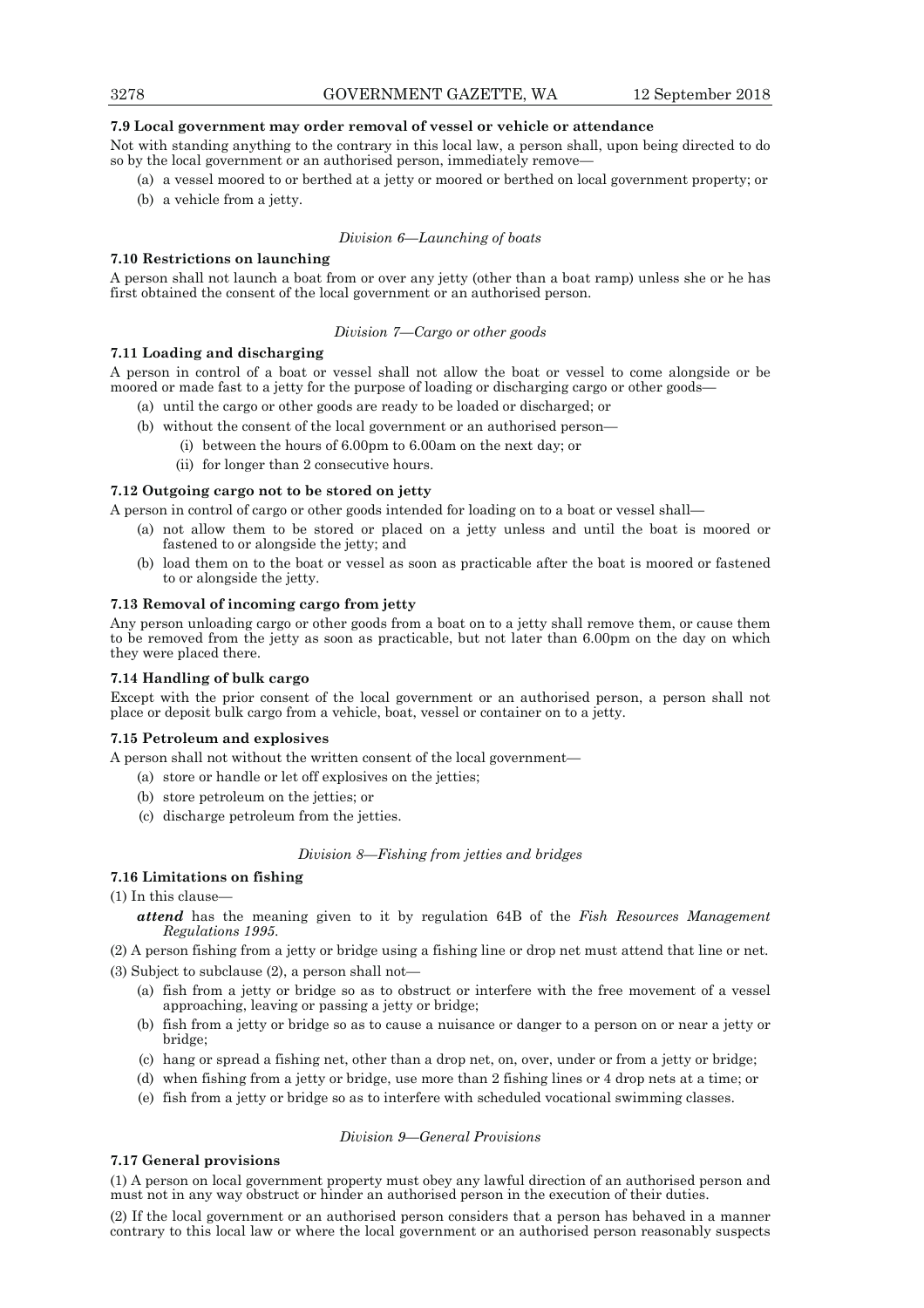that a person has contravened a provision of any written local law, the local government or an authorised person may—

- (a) refuse to allow that person to enter local government property or any part thereof; and
- (b) if the person is on local government property, direct that person to leave the local government property or any part thereof.

(3) A person who has been refused entry or who has been directed to leave under subclause (1) must immediately leave the local government property, or, if the direction applies to a part of the local government property, that part of the local government property quickly and peaceably.

(4) If a person fails to comply with subclause (2), the local government or an authorised person may remove that person, or arrange for that person to be removed, from the land.

(5) A person shall not charge admission or seek payment for entering or using the jetties without having first obtained the written consent of the local government or an authorised person.

(6) A person shall not enter upon or use the jetties without first having paid—

- (a) the fees and charges which may apply to such entry or use, as determined by the local government from time to time; or
- (b) admission charged by a person who obtained written consent pursuant to subclause (2).

## **PART 8—OBJECTIONS AND APPEALS**

## **8.1 Application of Division 1, Part 9 of the Act**

When the local government makes a decision as to whether it will—

- (a) grant a person a permit or consent under this local law; or
- (b) renew, vary, or cancel a permit or consent that a person has under this local law,

the provisions of Division 1 of Part 9 of the Act and regulations 32A and 33 of the Regulations apply to that decision.

## **PART 9—MISCELLANEOUS**

#### **9.1 Authorised person to be obeyed**

A person on local government property shall obey any lawful direction of an authorised person and shall not in any way obstruct or hinder an authorised person in the execution of her or his duties.

## **9.2 Persons may be directed to leave local government property**

An authorised person may direct a person to leave local government property where she or he reasonably suspects that the person has contravened a provision of any written law.

#### **9.3 Disposal of lost property**

An article left on any local government property, and not claimed within a period of 3 months, may be disposed of by the local government in any manner it thinks fit.

## **9.4 Liability for damage to local government property**

(1) Where a person unlawfully damages local government property, the local government may by notice in writing to that person require that person within the time required in the notice to, at the option of the local government, pay the costs of—

- (a) reinstating the property to the state it was in prior to the occurrence of the damage; or
- (b) replacing that property.

(2) On a failure to comply with a notice issued under subclause (1), the local government may recover the costs referred to in the notice as a debt due to it.

## **PART 10—ENFORCEMENT**

*Division 1—Notices given under this local law* 

#### **10.1 Offence to fail to comply with notice**

Whenever the local government gives a notice under this local law requiring a person to do any thing, if a person fails to comply with the notice, that person commits an offence.

#### **10.2 Local government may undertake requirements of notice**

Where a person fails to comply with a notice referred to in clause 10.1, the local government may do the thing specified in the notice and recover from the person to whom the notice was given, as a debt, the costs incurred in so doing.

#### *Division 2—Offences and penalties*

Subdivision 1—General

## **10.3 Offences and general penalty**

(1) Any person who fails to do anything required or directed to be done under this local law, or who does anything which under this local law that person is prohibited from doing, commits an offence.

(2) Any person who commits an offence under this local law is liable, upon conviction, to a penalty not exceeding \$5,000, and if the offence is of a continuing nature, to an additional penalty not exceeding \$500 for each day or part of a day during which the offence has continued.